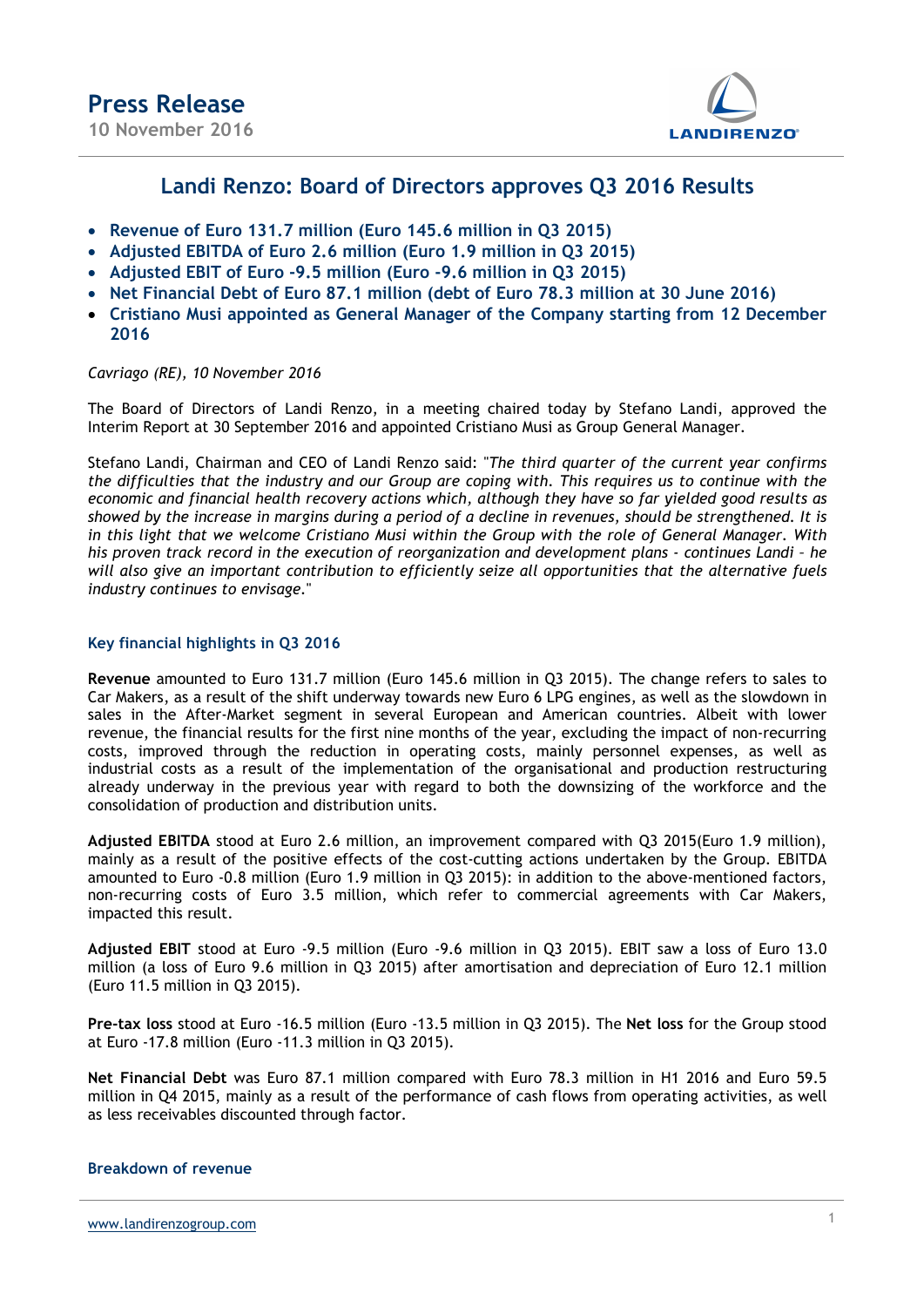

# Segments

Gas segment revenue amounted to Euro 118.8 million, compared with Euro 131.8 million in Q3 2015. Specifically:

- revenue from sales of Vehicle Systems (LPG and Methane) came to a total of Euro 104.1 million (Euro 116.6 million in Q3 2015); the recovery in the OEM channel in the third quarter offsets only partially the fall in H1 which was due to the switch from Euro 5 to Euro 6 platforms. The change in this segment was also attributable to the fall in revenues in the After-Market channel in Q3;
- revenue from sales of Distribution Systems came to Euro 14.7 million (Euro 15.2 million in Q3 2015). Sales in this segment recorded an improvement in Q3 (+54.2% compared with the same period of the previous year) over the performance in the first half of the year, thanks even to supplies in Russia.

Revenue from Other Sectors (Anti-theft, Sound, Robotics<sup>1</sup>, Oil & Gas and other) were Euro 13.0 million, compared with Euro 13.8 million in Q3 2015, recording a solid performance during the third quarter in spite of the economic downturn affecting sales of Oil & Gas equipment.

## Regional performances

Overseas revenue totalled Euro 104.3 million, 79.2% of total revenue (Euro 117.0 million in Q3 2015; 80.4%), confirming the historically strong international focus of the Landi Renzo Group.

- Revenue in Italy stood at Euro 27.4 million, essentially similar to Q3 2015 (Euro 28.6 million) albeit in the presence of both a fall in conversions in the After Market, also on account of a high degree of competition in the sector, and a fall in new OEM bi-fuel registrations.
- In Europe revenue stood at Euro 59.9 million, down 4.1% compared with Q3 2015 (Euro 62.5 million), with a good recovery during the third quarter (+5.8% compared with Q3 2015), driven mainly by the positive performance of sales of Distribution Systems.
- In America sales figures were Euro 22.5 million, a fall of 22.9% compared with H1 2015 (Euro 29.2 million) following the continued unfavourable performance of markets in Bolivia, Argentina, Colombia and North America, only partly offset by growth in other important areas for the sector.
- In Asia and the Rest of the World revenue totalled Euro 22.0 million, down 13.4% compared with Q3 2015 (Euro 25.4 million), mainly as a result of important contracts for Distribution Systems in Asia.

# Significant events after the close of Q3 2016

Consistently with the recent decisions, the Board of Directors, appointed Mediobanca - Banca di Credito Finanziario S.p.A. as financial adviser of the Group in the context of the Company's plan for the optimisation of the Group's financial structure. In that context the Company has instructed the financial adviser to arrange preliminary meetings with the main financial creditors of the Group aimed at exploring possible measures aimed at rebalancing the overall financial position of the Group on the basis of the mentioned optimisation plan.

The above activity is part of a wider project the Company is carrying out since a while, aimed at providing the Group with a more balanced financial structure in line with the industrial plan expected results.

## Business outlook

With regard to business outlook, taking into account the results for the first nine months of 2016 and the uncertainties of the reference market, we can confirm what was announced during the approval of the Half-Year Financial Report at 30 June 2016, with annual sales forecasts in the range of Euro 180 and 190 million and annual EBITDA adjusted by non-recurring costs in the range of Euro 4 and 6 million.

<sup>-</sup>1 The Robotics division was sold on 28 April.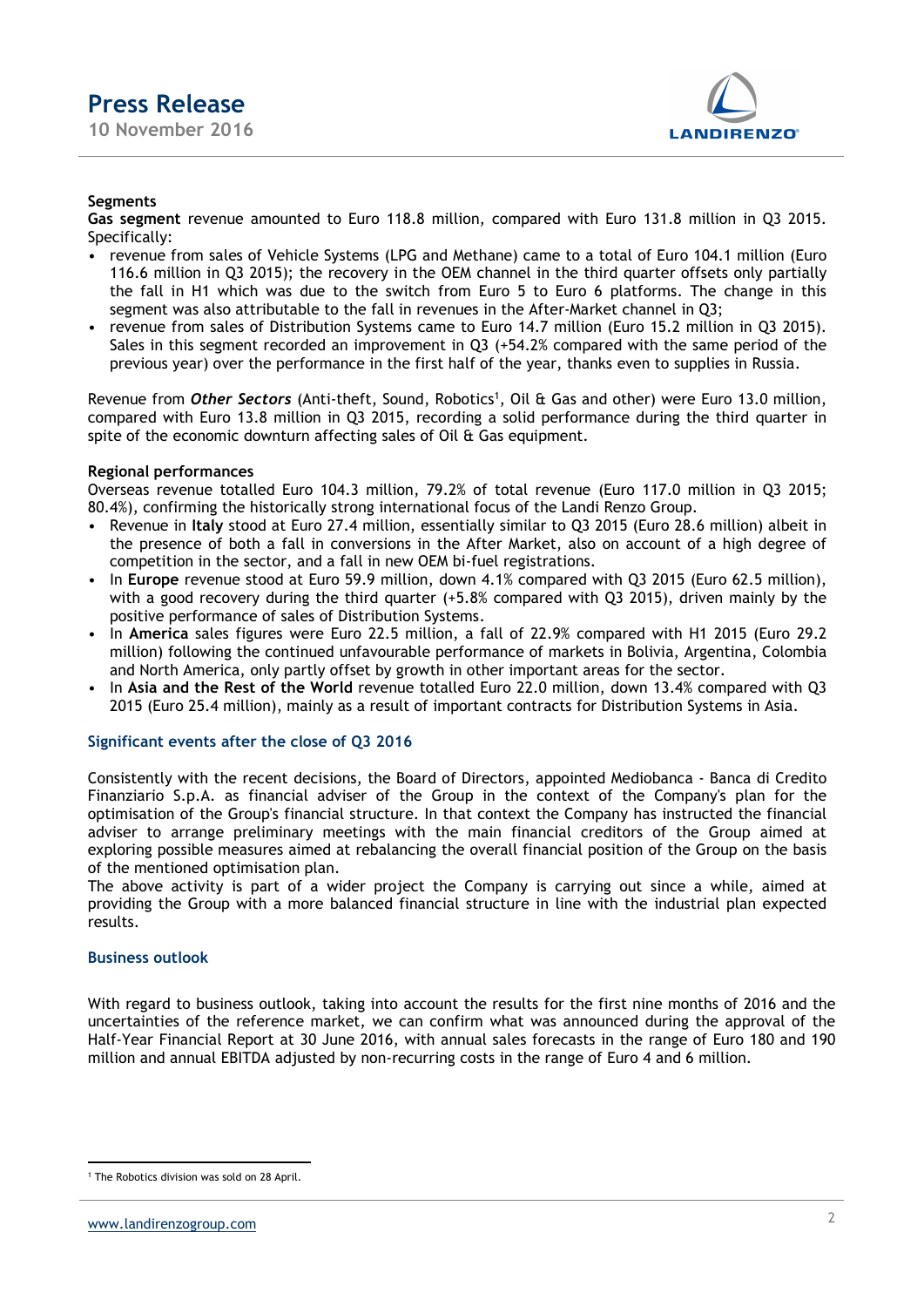

#### Appointment of Mr Cristiano Musi as General Manager of the Company

The Board of Directors held today also approved at unanimity the appointment of Mr Cristiano Musi as General Manager of the Company starting from 12 December 2016, who, following the necessary corporate resolutions, will be also appointed as Managing Director. Mr Cristiano Musi has a vast experience in sectors adjacent to the automotive one and significant managerial skills gained in the course of his career through top roles in companies operative in various sectors. The curriculum vitae of the General Manager is available at the Company's website www.landirenzogroup.com, in the Investor Relations section.

The Executive responsible for the preparation of the corporate accounting documents, Mr Paolo Cilloni, declares, in accordance with Article 154-bis, paragraph 2 of Legislative Decree No 58 of 24 February 1998, that the accounting information contained in this press release corresponds to the underlying accounting documents, records and accounting entries.

This press release is also available on the Company's website www.landirenzogroup.com

This press release is a translation. The Italian version prevails.

Landi Renzo is the global leader in the LPG and Methane gas components and systems for motor vehicles sector. The Company is based in Cavriago (Reggio Emilia) and has over 60 years' experience in the sector, and is renowned for the extent of its international<br>activities in over 50 countries, with export sales of about 80%. Landi Renzo S.p.A. has Market of Borsa Italiana since June 2007.

LANDI RENZO IR TOP CONSULTING M&A and Investor Relations Officer<br><u>ir@landi.it</u> Corrado Storchi Public Affairs Officer cstorchi@landi.it Tel. +39 0522.94.33

Maria Antonietta Pireddu, Domenico Gentile<br>Tel. +39 02 45473884/3 ir@irtop.com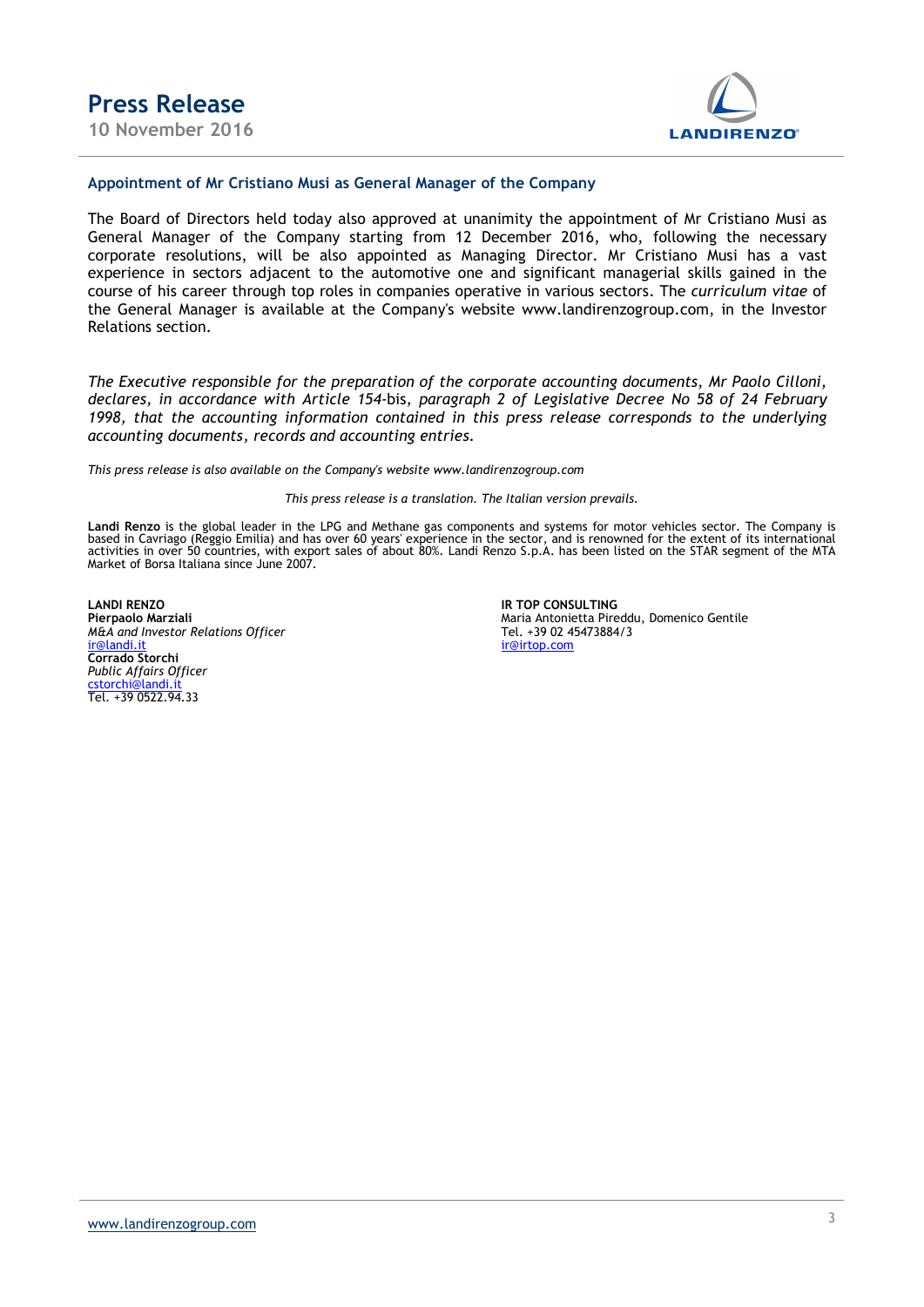# Press Release



| <b>Press Release</b><br>10 November 2016                                     |            | <b>LANDIRENZO®</b> |
|------------------------------------------------------------------------------|------------|--------------------|
|                                                                              |            |                    |
| (thousands of Euro)                                                          |            |                    |
| <b>INCOME STATEMENT</b>                                                      | 30/09/2016 | 30/09/2015         |
| Revenues (goods and services)                                                | 131,539    | 145,453            |
| Revenues (goods and services) - related parties                              | 196        | 158                |
| Other revenue and income                                                     | 792        | 1,443              |
| Cost of raw materials, consumables and goods and change in inventories       | $-63,459$  | $-70,666$          |
| Costs for services and use of third party assets                             | $-35,905$  | $-39,185$          |
| of which non-recurring                                                       | $-2,150$   |                    |
| Costs for services and use of third party assets - related parties           | $-2,407$   | $-2,339$           |
| Personnel expenses                                                           | $-27,456$  | $-31,232$          |
| Accruals, impairment losses and other operating expenses                     | $-4,148$   | $-1,718$           |
| of which non-recurring                                                       | $-1,300$   |                    |
| <b>Gross Operating Profit</b>                                                | $-848$     | 1,914              |
| Amortization, depreciation and impairment losses                             | $-12,137$  | $-11,509$          |
| <b>Net Operating Profit</b>                                                  | $-12,985$  | $-9,595$           |
| Financial income                                                             | 81         | 314                |
| Financial expenses                                                           | $-3,914$   | $-3,437$           |
| Gains (losses) on exchange rate                                              | 400        | $-525$             |
| Gains (losses) on equity investments consolidated using the equity method    | $-75$      | $-210$             |
| Profit (Loss) before tax                                                     | $-16,493$  | $-13,453$          |
| Current and deferred taxes                                                   | $-1,334$   | 2,157              |
| Profit (loss) of the period for the Group and minority interests, including: | $-17,827$  | $-11,296$          |
| Minority interests                                                           | $-293$     | $-145$             |
| Profit (Loss) of the period for the Group                                    | $-17,534$  | $-11,151$          |
|                                                                              |            |                    |
| Basic earnings (loss) per share (calculated on 112,500,000 shares)           | $-0.1559$  | $-0.0991$          |
| Diluted earnings (loss) per share                                            | $-0.1559$  | $-0.0991$          |
|                                                                              |            |                    |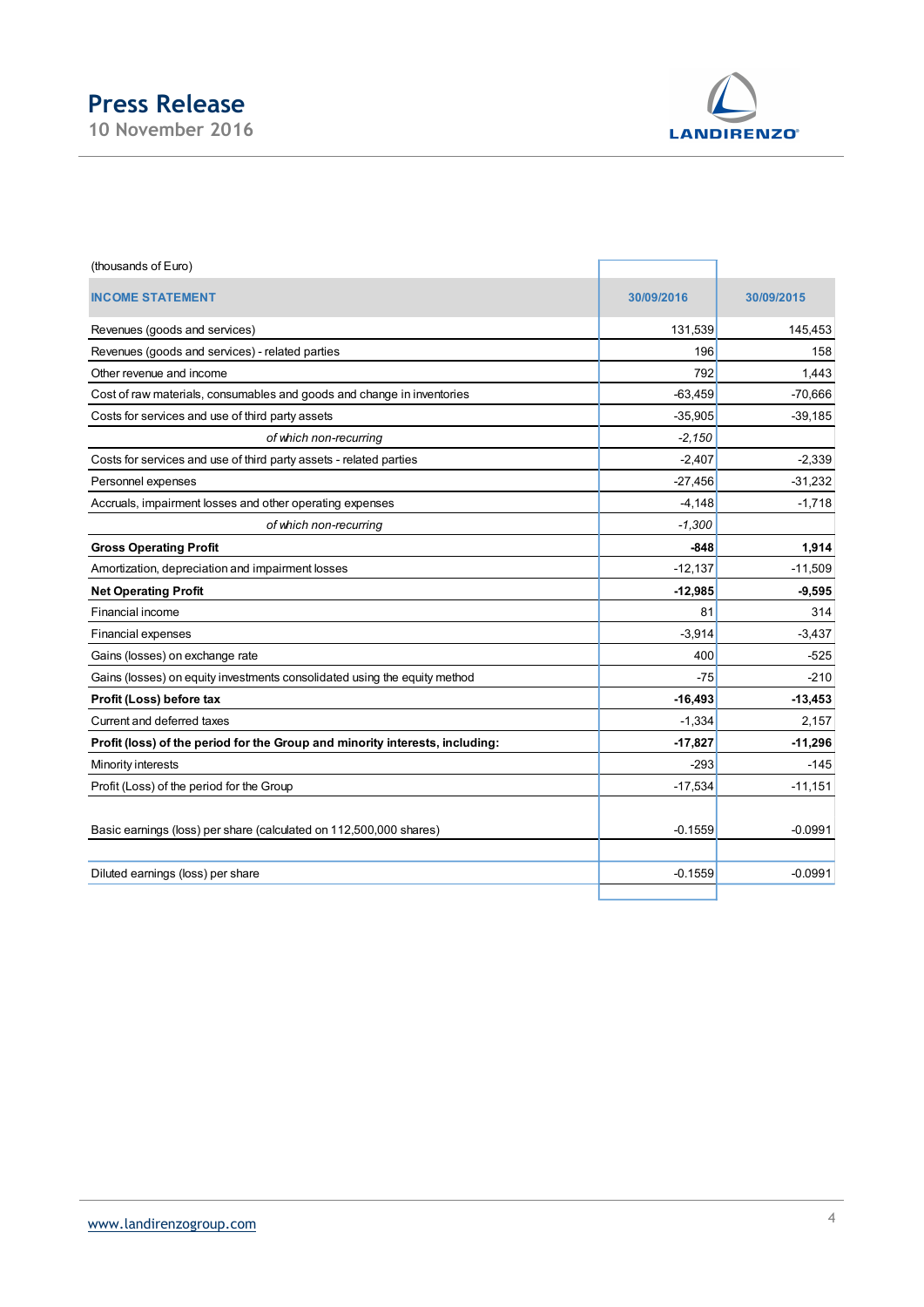# Press Release

10 November 2016



| <b>Press Release</b>                                        |            |                   |            |
|-------------------------------------------------------------|------------|-------------------|------------|
| 0 November 2016                                             |            | <b>LANDIRENZO</b> |            |
|                                                             |            |                   |            |
| (thousands of Euro)                                         |            |                   |            |
| <b>ASSETS</b>                                               | 30/09/2016 | 31/12/2015        | 30/09/2015 |
| Non-current assets                                          |            |                   |            |
| Property, plant and equipment                               | 31,788     | 35,364            | 34,917     |
| Development expenditure                                     | 7,871      | 8,404             | 7,524      |
| Goodwill                                                    | 30,094     | 30,094            | 39,942     |
| Other intangible assets with finite useful lives            | 20,922     | 22,696            | 23,384     |
| Equity investments consolidated using the equity method     | 34         | 109               | 186        |
| Other non-current financial assets                          | 720        | 574               | 792        |
| Deferred tax assets                                         | 12,629     | 13,779            | 20,047     |
| <b>Total non-current assets</b>                             | 104,058    | 111,020           | 126,792    |
| <b>Current assets</b>                                       |            |                   |            |
| Trade receivables                                           | 35,522     | 31,340            | 33,202     |
| Trade receivables - related parties                         | 2,389      | 2,424             | 2,408      |
| Inventories                                                 | 59,283     | 57,528            | 61,416     |
| Contract works in progress                                  | 2,979      | 2,904             | 3,744      |
| Other receivables and current assets                        | 12,708     | 16,347            | 15,609     |
| Cash and cash equivalents                                   | 12,616     | 38,264            | 29,517     |
| <b>Total current assets</b>                                 | 125,497    | 148,807           | 145,896    |
| <b>TOTAL ASSETS</b>                                         | 229,555    | 259,827           | 272,688    |
|                                                             |            |                   |            |
|                                                             |            |                   |            |
| (thousands of Euro)                                         |            |                   |            |
| <b>EQUITY AND LIABILITIES</b>                               | 30/09/2016 | 31/12/2015        | 30/09/2015 |
| Group shareholders' equity<br>Share capital                 | 11,250     | 11,250            | 11,250     |
| Other reserves                                              | 59,214     | 95,428            | 96,035     |
| Profit (loss) of the period                                 | $-17,534$  | $-35,288$         | $-11,151$  |
| Total equity attributable to the shareholders of the parent | 52,930     | 71,390            | 96,134     |
| Minority interests                                          | 157        | 425               | 575        |
| <b>TOTAL EQUITY</b>                                         | 53,087     | 71,815            | 96,709     |
|                                                             |            |                   |            |
| <b>Non-current liabilities</b><br>Non-current bank loans    | 21,579     | 11,935            | 34,990     |
| Other non-current financial liabilities                     | 26,363     |                   |            |
|                                                             |            | 1,468             | 34,093     |

| (thousands of Eur |  |  |  |
|-------------------|--|--|--|
|-------------------|--|--|--|

| <b>Current assets</b>                                       |            |            |            |
|-------------------------------------------------------------|------------|------------|------------|
| Trade receivables                                           | 35,522     | 31,340     | 33,202     |
| Trade receivables - related parties                         | 2,389      | 2,424      | 2,408      |
| Inventories                                                 | 59,283     | 57,528     | 61,416     |
| Contract works in progress                                  | 2,979      | 2,904      | 3,744      |
| Other receivables and current assets                        | 12,708     | 16,347     | 15,609     |
| Cash and cash equivalents                                   | 12,616     | 38,264     | 29,517     |
| <b>Total current assets</b>                                 | 125,497    | 148,807    | 145,896    |
|                                                             |            |            |            |
| <b>TOTAL ASSETS</b>                                         | 229,555    | 259,827    | 272,688    |
|                                                             |            |            |            |
|                                                             |            |            |            |
| (thousands of Euro)                                         |            |            |            |
| <b>EQUITY AND LIABILITIES</b>                               | 30/09/2016 | 31/12/2015 | 30/09/2015 |
|                                                             |            |            |            |
| Group shareholders' equity                                  |            |            |            |
| Share capital                                               | 11,250     | 11,250     | 11,250     |
| Other reserves                                              | 59,214     | 95,428     | 96,035     |
| Profit (loss) of the period                                 | $-17,534$  | $-35,288$  | $-11,151$  |
| Total equity attributable to the shareholders of the parent | 52,930     | 71,390     | 96,134     |
| Minority interests                                          | 157        | 425        | 575        |
| <b>TOTAL EQUITY</b>                                         | 53,087     | 71,815     | 96,709     |
|                                                             |            |            |            |
| <b>Non-current liabilities</b>                              |            |            |            |
| Non-current bank loans                                      | 21,579     | 11,935     | 34,990     |
| Other non-current financial liabilities                     | 26,363     | 1,468      | 34,093     |
| Provisions for risks and charges                            | 8,565      | 8,059      | 3,902      |
| Defined benefit plans                                       | 3,313      | 3,313      | 3,385      |
| Deferred tax liabilities                                    | 6,311      | 6,691      | 8,172      |
| <b>Total non-current liabilities</b>                        | 66,131     | 31,466     | 84,542     |
|                                                             |            |            |            |
| <b>Current liabilities</b>                                  |            |            |            |
| Bank overdrafts and short-term loans                        | 45,119     | 50,797     | 32,266     |
| Other current financial liabilities                         | 6,620      | 33,523     | 268        |
| Trade payables                                              | 44,695     | 56,260     | 45,500     |
| Trade payables - related parties                            | 3,705      | 2,091      | 1,909      |
| <b>Tax liabilities</b>                                      | 1,737      | 4,990      | 1,603      |
| Other current liabilities                                   | 8,461      | 8,885      | 9,891      |
| <b>Total current liabilities</b>                            | 110,337    | 156,546    | 91,437     |
|                                                             | 229,555    | 259,827    | 272,688    |
| TOTAL EQUITY AND LIABILITIES                                |            |            |            |